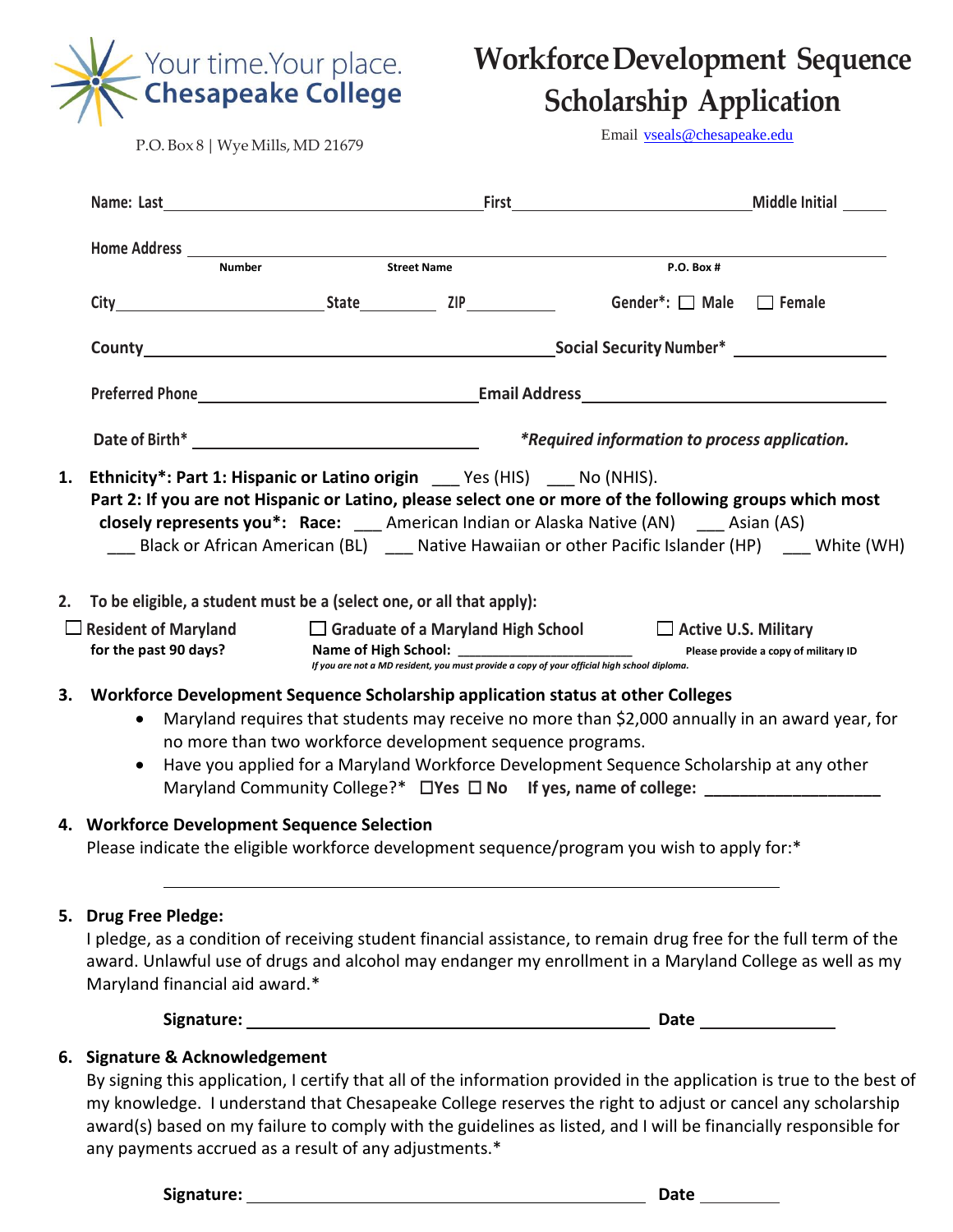#### **Workforce Development Sequence Scholarship Checklist**

The purpose of this checklist is to verify eligibility requirements prescribed by the State of Maryland. In order for a student to receive the Workforce Development Sequence Scholarship, an applicant must submit **one item from Category A if you are a Maryland resident** *OR* **one item from Category B if you are not a resident of Maryland**; *and* **one item from Category C**. For record keeping purposes, copies of each document must be attached to the student's application. *Undocumented individuals are not eligible for the Workforce Sequence Scholarship.*

- **A. Documents to prove Maryland State Residency (Provide one document from the list below)** *Applicant must provide a copy of the documentation. Staff cannot make copies.*
- Valid Maryland Driver's License
- $\Box$  Residential rental contract (apartment lease or other rental of real property)
- $\Box$  Mortgage account statement, deed, communication from the State Department of Assessment and Taxation or other proof of home ownership
- $\Box$  Copy of federal or Maryland income tax return filing
- $\Box$  Maryland vehicle registration card or title
- $\Box$  Proof of Active Duty Military and Status.
- $\Box$  Other documentation approved by Chesapeake College staff.

**Note**: *In State Residency is granted to Students who Reside in Maryland, Domiciled in Maryland or Stationed in Maryland.* 

- **B. If you are not a current Maryland resident, you must provide documentation to prove you are a Maryland High School Graduate.** *Applicant must provide a copy of the documentation. Staff cannot make copies.*
- You must provide a copy of your Maryland High School Diploma.
- **C. Documents needed to prove that student is lawfully residing in the United States. (Provide one document from the list below)** *Applicant must provide a copy of the documentation. Staff cannot make copies.*
- United States Birth Certificate
- Maryland Enhanced Driver's License or Identification Card *(Enhanced Driver's License includes a Star on the top right corner)*
- Permanent Resident Card
- United States Passport or Passport Card
- Certificate of Naturalization
- Certificate of Citizenship
- Proof of Asylum Refugee status: **I-94, I-94A**, or Temporary Form **I-551**

**Note:** *All citizenship documentation must be unexpired*